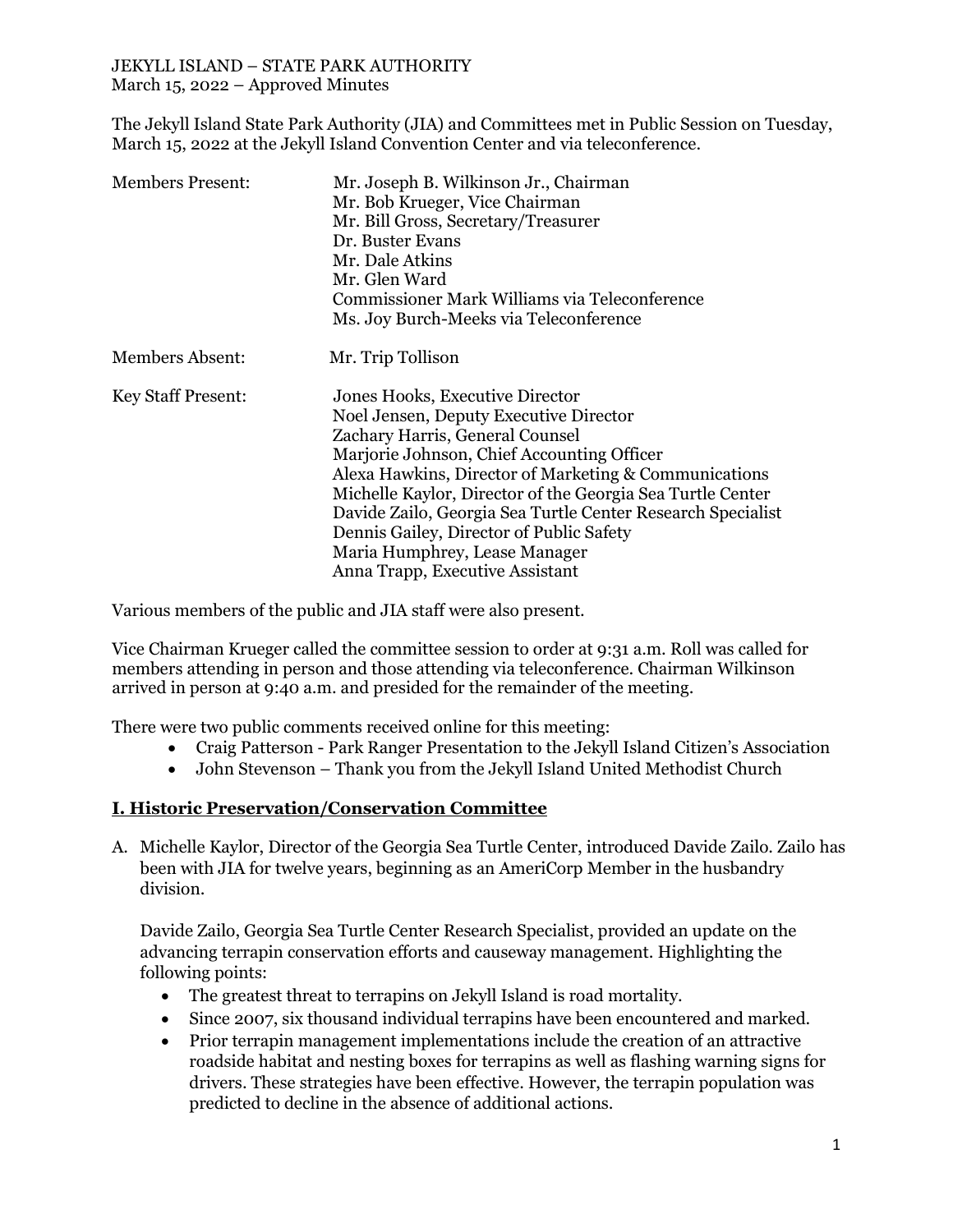#### JEKYLL ISLAND – STATE PARK AUTHORITY March 15, 2022 – Approved Minutes

• Through a partnership with Animex Wildlife Mitigation Solutions, a barrier fence will be utilized to safely exclude terrapins from crossing roads to reduce road mortality and boost population. Additionally, the fence will be monitored by personnel and through game cameras to assess the behavior of the female terrapins when approaching the fence and nesting area.

There were no public comments.

# **II. Finance Committee**

- A. Mr. Bill Gross, Finance Committee Chair summarized the February Financials including an overview of Revenues, Expenses, Net Operating Cash, Traffic Statistics, and Hotel Statistics.
	- Revenues were \$2,367,782.
	- Expenses were \$2,028,889.
	- Net Operating Cash Income was \$338,893.
	- Total Traffic Counts were 101,657 vehicles.
	- Hotel Revenues were reported at \$3.9 million with a 59% Occupancy Rate.
- B. Marjorie Johnson presented the request to purchase an all-in-one SIM manikin to be used for EMS Training for the amount of \$8,800.00, which would be paid from the Fire Equipment Fund. This SIM manikin (AmbuMan Advanced) is an advanced interactive system which will create real-life scenarios and helps build proficiency in practical skills such as starting IVs, CPR, defibrillation, medication administration, and advanced airway procedures.

Dennis Gailey, Director of Public Safety spoke on the advanced training equipment that is currently being used by Jekyll Fire and EMS, particularly a battery-operated mechanical device that performs compressions during CPR. The automated device is especially useful in small spaces such as stairwells or elevators. Gailey further commented on the SIM manikin, noting that Fire and EMS budgeted for individual pieces of equipment to promote EMS training, but having all the pieces in one device creates a more realistic scenario, enhancing the level of EMS training.

A motion to recommend authorizing the purchase of an all-in-one SIM manikin for the purpose of EMS Training as recommended by staff was made by Mr. Willard and seconded by Mr. Krueger. The motion carried unanimously.

There were no public comments.

### **III Human Resources Committee**

No Report

# **IV. Marketing Committee**

A. Alexa Hawkins, Director of Marketing & Communications, provided a marketing update.

- Media Highlights:
	- o Driftwood Beach was listed on Trip Advisor's Travelers's Choice top 25 beaches in the U.S. for 2022, coming in at number 6. This list is solely based on reviews from visitors.
	- o The Atlanta Journal-Constitution featured Jekyll Island in their 2022 Spring Travel Guide.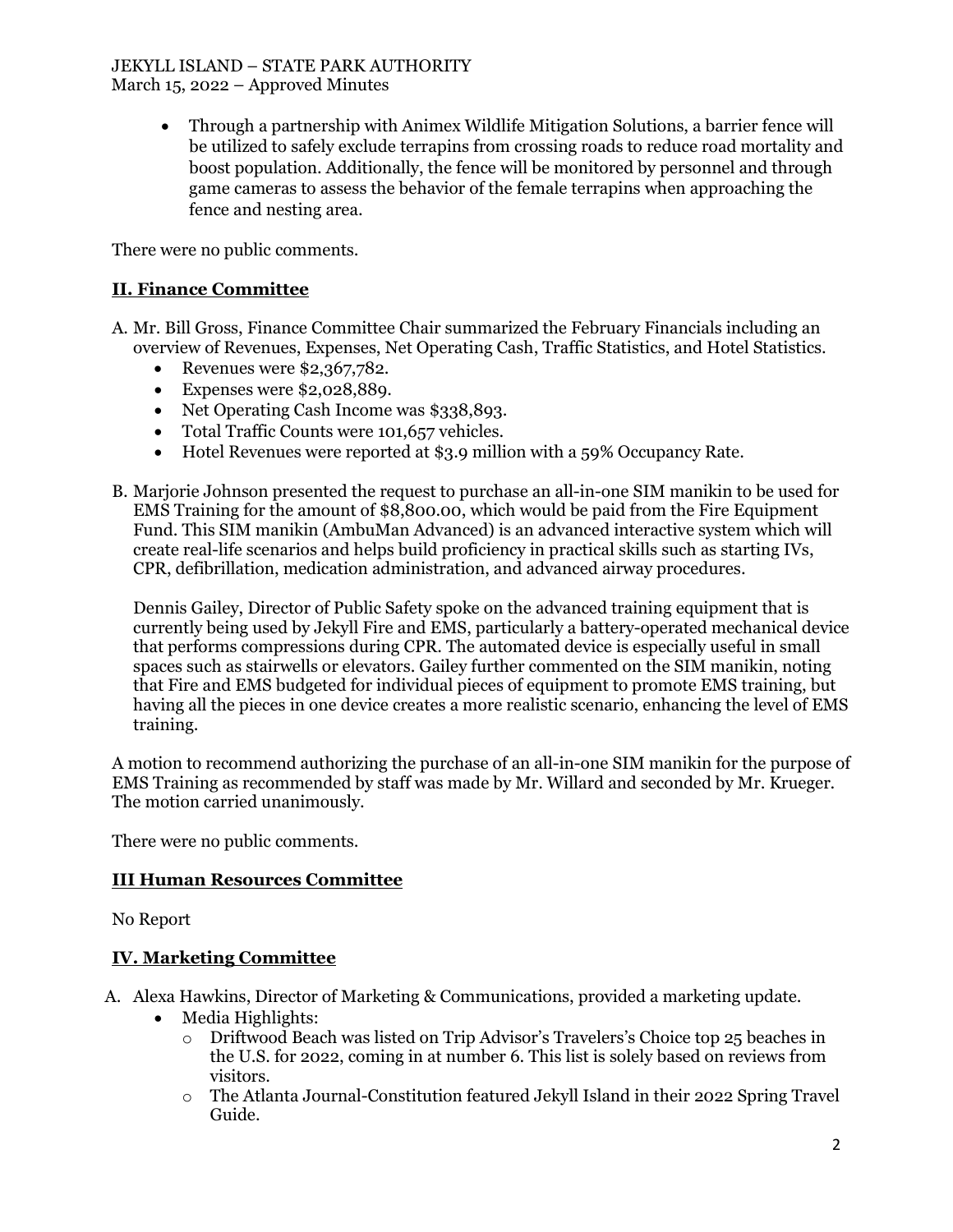# JEKYLL ISLAND – STATE PARK AUTHORITY

March 15, 2022 – Approved Minutes

- o National Geographic Traveler published a spread on the Golden Isles and the Georgia coast in their April issue.
- Turtle Crawl will return to Jekyll Island on April 30, 2022. Registration can be found online at[: www.jekyllisland.com/turtlecrawl.](http://www.jekyllisland.com/turtlecrawl)
- Filming for The Color Purple is planned from March 20th through March 28th. Hawkins noted that economic, environmental, and visitation impacts are all considered when developing a contract.

There were no public comments.

# **V. Legislative Committee**

A. In Trip Tollison's absence, Jones Hooks, Executive Director, presented a legislative update. He noted that in late February meetings were held in Atlanta with the Appropriations Committee regarding the requested Public Safety Complex funding, and the funds for this project have been included in the Governor's Fiscal Year 2022 Amended Budget.

Hooks thanked Commissioner Mark Williams, Senator Blake Tillery, Representative Terry England, and Martha Wigton Director of the House Budget & Research Office for their support.

There were no public comments.

# **VI. Committee of the Whole**

A. Glenn Coyne, GMC Senior Planner provided an update for the on-going Code Revision Project. He reminded the Board that GMC is updating the codes that regulate development on Jekyll while addressing key issues based on public input, JIA staff professional experience, and known best practices. Currently, there are over 240 pages of text divided into 10 chapters.

Coyne highlighted examples of code updates being considered that will protect the character, natural features, and environment of Jekyll Island:

- Adoption of Sea Level Rise Ordinance, Firewise© standards, and Clean Community **Ordinance**
- Maintenance, tree trimming, and tree replacement standards.
- Administrative procedures and use and design standards for residential and commercial areas
- Alcoholic beverage regulations
- New regulations to address the issue of disturbing property outside of leased property
- Regulation of non-leaseholders that conduct business on Jekyll Island
- Historic Preservation Ordinance consistent with State law

Coyne clarified that this was not a comprehensive list, only highlights. His full presentation can be found online: [https://www.jekyllisland.com/authority/other-projects/code-revision.](https://www.jekyllisland.com/authority/other-projects/code-revision/) 

A public input session will be held prior to the first and second readings of the revised code.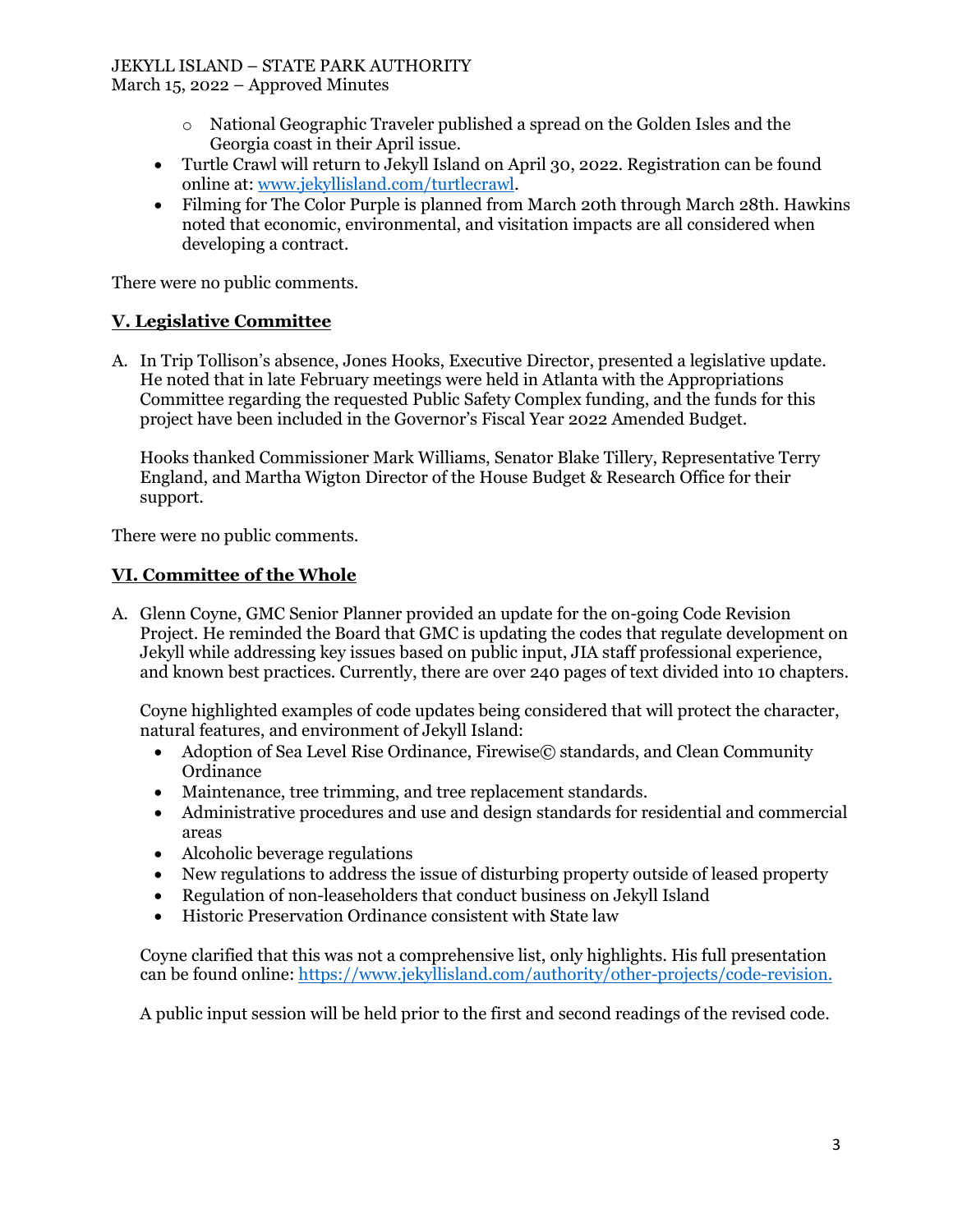B. Maria Humphrey, Lease Manager presented an assignment and amendment to the Maxwell's General Store Lease. Following the passing of James M. Bishop, and per the request of Mr. Bishop's executors, Jessica Bishop McGregor and Joshua Bishop, staff recommended assigning the Lease from James M. Bishop to Maxwell's of Jekyll, LLC. Additionally, staff recommended amending the lease to reflect correct legal descriptions including the suite number and square footage.

A motion to recommend approving the assignment and amendment of the Maxwell's General Store Lease was made by Mr. Gross and seconded by Mr. Willard. The motion carried unanimously.

- C. Jones Hooks, Executive Director, presented the list of capital projects to be considered for Glynn County's 2022 SPLOST totaling \$3,104,255:
	- Fishing Pier Renovations \$1,201,000
	- Bike Path Completion to Guest Information Center: \$502,255
	- Design and Permitting Package for Driftwood Bike Path Rehabilitation: \$245,000
	- Sanitary Sewer Line Repairs: \$1,156,000

Hooks noted that this is only a preliminary list subject to change based on further discussions with the Glynn County Board of Commissioners. He also commented on the economic impact Jekyll Island has on Glynn County as a whole, noting that KB Advisory Group has been retained to calculate Jekyll Island's sales tax contribution.

A motion to recommend approval of the proposed 2022 SPLOST list for submittal to the Glynn County Board of Commissioners as recommended by staff was made by Dr. Evans and seconded by Mr. Gross. The motion carried unanimously.

D. Jones Hooks, Executive Director presented the recommendation to award RFP #368 to DLR Group for the Market Analysis for Jekyll Island Amphitheater. Prior to the deadline of March 1, 2022, JIA staff received seven bids for RFP #368, which requested proposals from firms interested in completing a market analysis for the Jekyll Island Amphitheater, including advising on the feasibility of the redevelopment, restoration, and operation of the historic amphitheater. Three firms were interviewed, and DLR Group emerged as the apparent finalist.

A motion to recommend Awarding RFP #368 to DLR Group, pending contract completion and legal review was made by Mr. Gross and seconded by Mr. Krueger. The motion carried unanimously.

- E. Noel Jensen, Deputy Executive Director, provided an Operations Update highlighting ongoing projects:
	- Crossovers are substantially complete with the exception of a few repairs.
	- Most of the Convention Center furniture has been set up, with the exception of a few accent tables.
	- The residential property at 5 Hayes Ave is nearing completion.
	- The Moorings recently started construction of their final building.
	- The Georgia Sea Turtle Center Expansion is in the schematic phase, and staff is working with the Jekyll Island Foundation for possible funding solutions.
	- The Verizon cell tower on the South End of the island has been raised to the maximum height allowed by the FAA.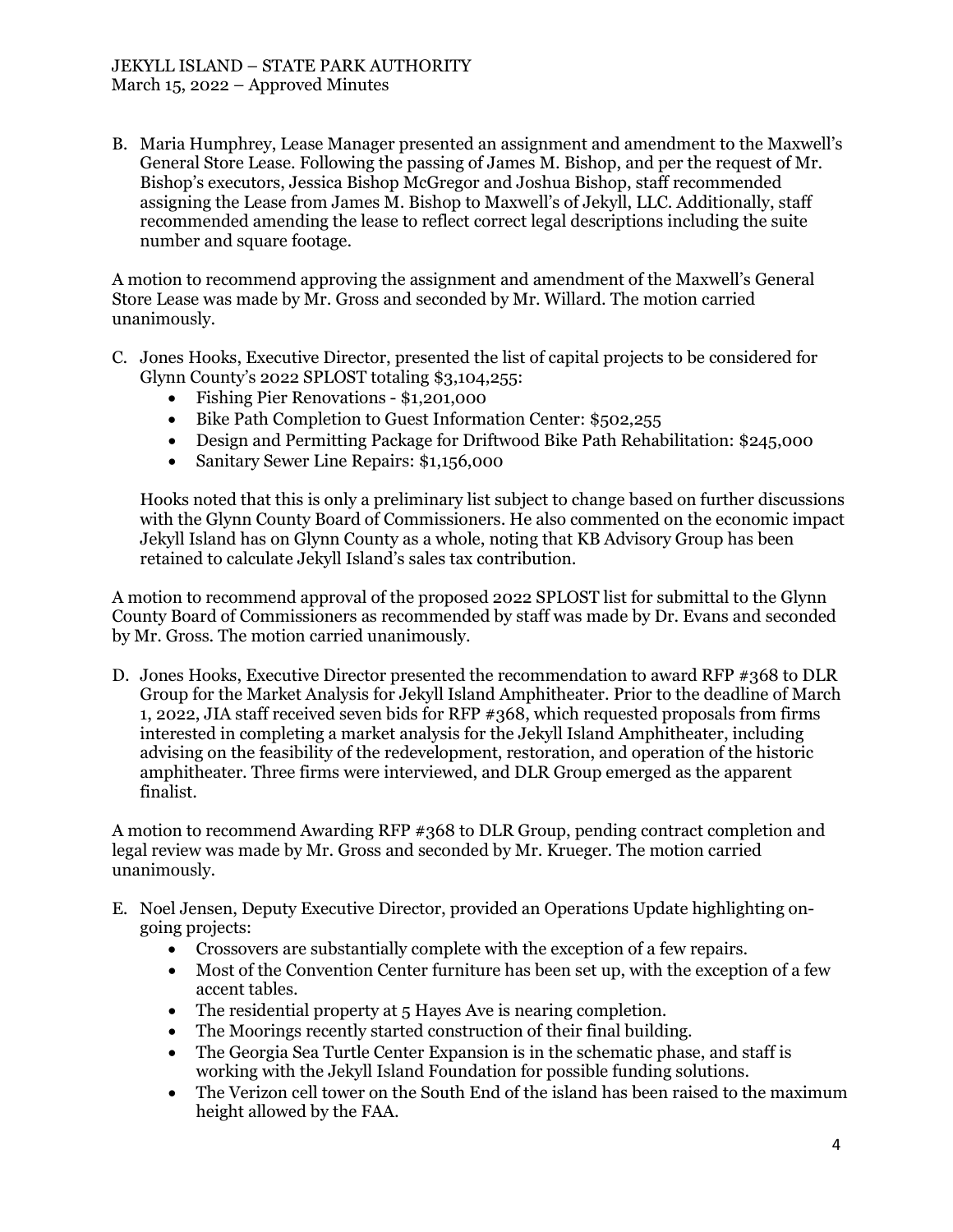### JEKYLL ISLAND – STATE PARK AUTHORITY

March 15, 2022 – Approved Minutes

- Water Tower 4 Rehabilitation is planned to be complete by the second week in August to avoid work during hurricane season.
- Equipment recently procured includes a replacement backhoe and a new vac truck.
- F. Jones Hooks, Executive Director, Presented the Executive Director's Report. He discussed the following points:
	- RFP #369 for GSTC Affiliate Scientist position is currently on hold pending additional legal review and discussions within the conservation department.
	- Golf Improvement Strategy Updates:
		- Archeological Study Update: Terracon has been working on a revised report to send to the State Historic Preservation Office (SHPO) in response to their request for additional information. Once the report is received, we will send it back to SHPO.
		- An update with the National Gold Foundation is scheduled for the April Board meeting.
	- Convention center numbers are improving and becoming comparable to the 2019 prepandemic numbers.
- G. Chairman Mr. Wilkinson presented the Chairman Comments. He noted that he would be rotating out pf the Chairman position on the JIA Board before the next public meeting. He also thanked the JIA staff for their continued work and efforts.

There were two public comments:

- Al Tate commented on the Ordinance Update presentation expressing concern that not all stakeholders would have the opportunity to provide input with the current schedule.
- Jim Klippel suggested that the speed limit be reduced on the causeway during terrapin season. He also provided suggestions to the Marketing team regarding Driftwood Beach and promotion of sites used for film productions.

The Chairman continued directly into the JIA Board Meeting.